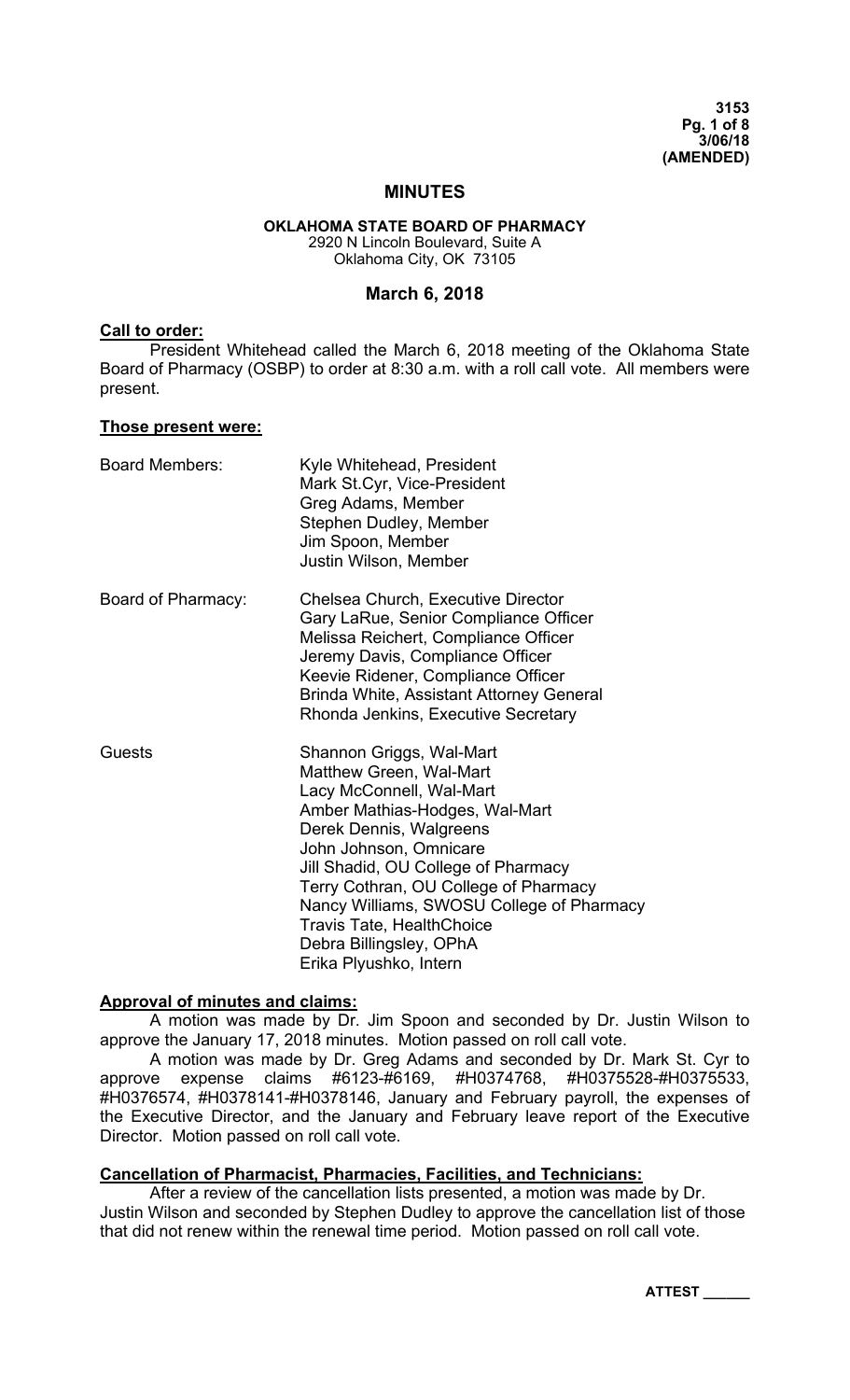## **Presentation of "Years of Service" pin:**

President Whitehead presented a 5 year service pin to Compliance Officer, Melissa Reichert. President Whitehead congratulated Ms. Reichert for her service with the State of Oklahoma and the work she does for the Board.

### **Board reviews request from Virgil Van Dusen:**

 The Board reviewed a request from Virgil Van Dusen of Southwestern Oklahoma State University College of Pharmacy. Dr. Van Dusen will be presenting a 5 hour ACPE approved CE program titled "Pharmacy Law Update and Medication Errors" and would like to have it approved as a Board approved CE program for those registrants who are required to obtain additional law CE hours as part of a mandated penalty.

 After a brief discussion, a motion was made by Dr. Jim Spoon and seconded by Stephen Dudley to approve this program as a Board approved 5 hour law CE. It was noted that the Board requires an 8 hour CE program but that the individual could use this program as 5 of the 8 hours required. Motion passed on roll call vote.

### **Board sets future Board meetings:**

The Board scheduled Wednesday August 8, 2018 as a Board meeting.

## **Executive Director gives Agency report:**

## **Building Report:**

 Executive Director, Chelsea Church, reported that the building committee met with Terracon on Monday the  $5<sup>th</sup>$  to discuss the status of their findings. The forensic testing should begin soon. She also stated that the mylar security film was applied last month on the glass entry area and all office doors. Paperwork for the limited building access system and other security measures has been filed and installation should begin soon.

## **Spring Critical Mission Meetings:**

 Director Church reminded the Board of some spring critical mission meetings that will be coming up that she and some Board members will be attending. APHA will be March 16-19, 2018 in Nashville, TN; OSHP Annual Meeting will be April 13, 2018 in Oklahoma City; NABP Meeting will be May 5-8, 2018 in Denver, CO and the ASHP Annual Meeting will be June 2-6, 2018 in Denver, CO. Dr. Justin Wilson and Stephen Dudley will be attending the NABP meeting in Denver, CO.

## **MHSAS-OSBP Opioid Continuing Education:**

 Director Church stated that the Board will be hosting a continuing education conference titled "The Opioid Epidemic: What Pharmacists Need to Know". She noted that we are receiving some funding from Mental Health and Substance Abuse Services (MHSAS) to provide a 6-hour CE conference in both Oklahoma City and Tulsa. The speakers include Dr. Jason Beaman, a physician and faculty member of OSU-Tulsa Medical School to discuss the pathophysiology of addiction and treatment options; Andrea Hamor Edmondson from MHSAS to discuss Naloxone and the outreach programs; Burl Beasley, a pharmacist from Oklahoma Health Care Authority to discuss how the OK Medicaid program is fighting the opioid epidemic in Oklahoma; and Dr. Church to discuss the Board's perspective of addiction and diversion. The Tulsa conference is scheduled for Friday, March 9, 2018 at the Schusterman Center with 230 registered and the OKC conference is scheduled for March 30<sup>th</sup> at the Moore Norman Technology Center in Moore with 270 registered.

## **OK Commission on Opioid Abuse:**

 Director Church reported that the recommendations and rule/statutory changes were finalized at the last meeting held on January 11, 2018. She stated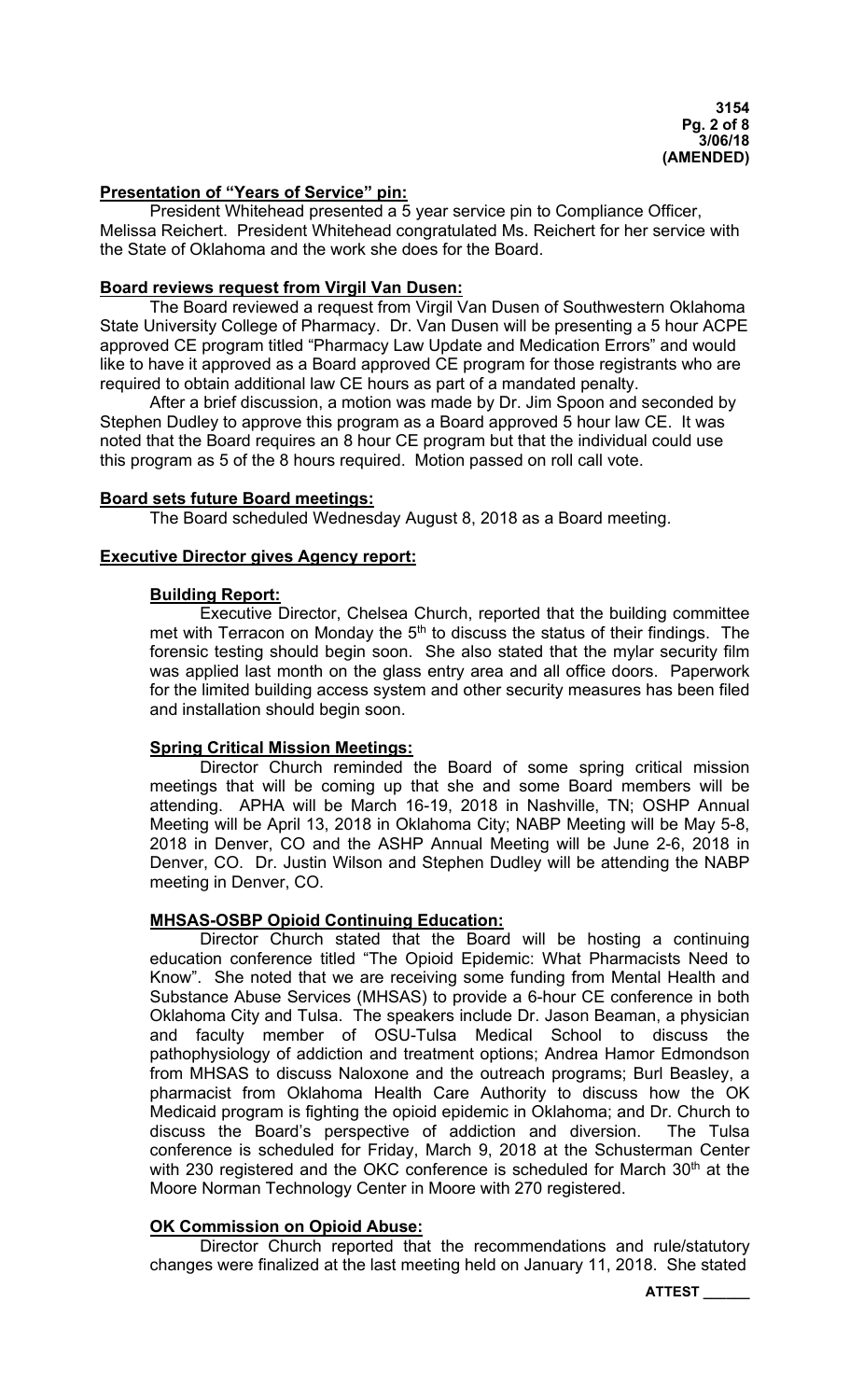that Attorney General Hunter and the committee held a press conference on January 23<sup>rd</sup> stating the recommendations. The main recommendation was to have mandatory e-prescribing of CDS medications. Another mandate would be at least a one-hour CE requirement for prescribers and pharmacists about addiction/diversion. After the press conference, the Board intern and the Director attended the committee dinner and public talk that was given by the author of Dreamland, Sam Quinones. The dinner was held at the OK History Center.

### **Employee Recognition Dinner:**

 Director Church noted that the staff and some of the Board members attended an employee recognition dinner on March 5<sup>th</sup> at Charleston's.

### **Strategic Planning Retreat:**

 Director Church noted that she is still working on a venue and facilitator for the strategic planning retreat and that it may need to be postponed until the summer due to the Legislative session.

### **TALKOM:**

 Director Church stated that she is planning to have the TALKOM meeting the last week of April or possibly the first week of May and asked for any ideas for topics or speakers for a training session.

### **Staff Changes:**

 Director Church announced that Brittany Parrott has been hired as the Board's new Program Director. She stated that she previously worked for the Board of Dentistry.

#### **Legislative Update:**

 Director Church asked Board lobbyist, Jimmy Durant, to provide an update on the pending issues with legislation.

#### **P-4 Students:**

The Director noted that there are students from both the University of Oklahoma and Southwestern Oklahoma State University Colleges of Pharmacy attending the Board meeting. All students will attend a Board meeting during their final year of college.

#### **Board interviews Reciprocity applicants:**

 The Board was called to order to interview eleven (11) Reciprocity and one (1) Score Transfer applicants. All applicants had taken and passed the Oklahoma Multi-State Jurisprudence Exam.

|                           | <b>Reciprocities:</b> |                       |           |
|---------------------------|-----------------------|-----------------------|-----------|
| Noel Boehm                | <b>PA</b>             | Angela Hise           | OΗ        |
| <b>Mark DeClerk</b>       | AR.                   | <b>Tyler Kiles</b>    | тх        |
| <b>Rachel Gainsbrugh</b>  | FL.                   | <b>Susan Morrison</b> | <b>MS</b> |
| <b>Katherine Gardner</b>  | FL.                   | Kellee Richardson     | KS        |
| <b>Charlene Gravgaard</b> | <sub>SC</sub>         | Andrea Thomas         | VA        |
| <b>Ryan Grealis</b>       | NJ                    |                       |           |

### **Score Transfer:**

Saskia Crocker CO

## **OSBP vs. Levi Sanders, Technician #23316, Case No. 1501:**

 The Board was called to order by President Whitehead to hear the case of Levi Sanders. Mr. Sanders was not present but it was determined that he had been properly notified.

**ATTEST \_\_\_\_\_\_**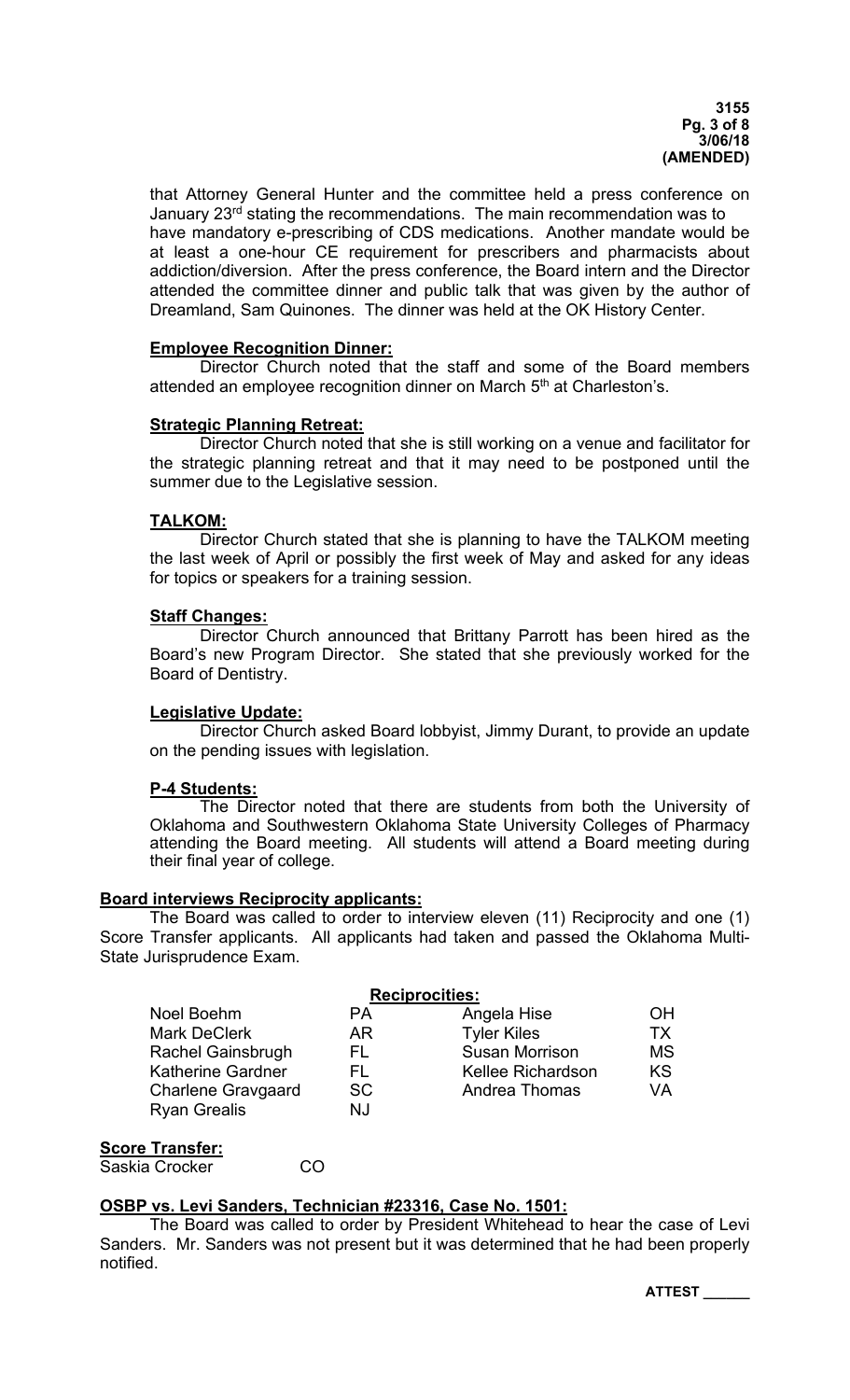Assistant Attorney General Brinda White presented the Board with the Complaint for review. Walgreens received a hotline complaint alleging that the pharmacy manager was suspected of sharing his prescription pills with a technician and his roommate. The

hotline caller reported that Mr. Sanders and the pharmacist took smoke breaks together throughout the day and on at least one occasion they came back to the pharmacy smelling like marijuana. The store manager contacted Asset Protection and informed him that two technicians and a pharmacist had come to him to report similar concerns. During an interview with Asset Protection, Mr. Sanders admitted to smoking marijuana in the parking lot with the pharmacist. Mr. Sanders stated that on several occasions, the pharmacist would give him Vyvanse from his own prescription. Mr. Sanders also admitted to consuming food and drink items without paying for them and multiple packs of cigarettes. Mr. Sanders was terminated from Walgreens for theft of non-pharmacy merchandise.

 Ms. White then presented the Board with an Agreed Order that had been signed by Mr. Sanders. By signing the Agreed Order, Mr. Sanders admits to guilt on all counts and accepts revocation of his technician permit.

 Motion was made by Stephen Dudley and seconded by Dr. Greg Adams to accept the Agreed Order. Motion passed on roll call vote.

### **OSBP vs. Tiffany Tusia, Technician #8729, Case No. 1502:**

The case of Tiffany Tusia was continued until the April 18, 2018 meeting.

### **OSBP vs. Amanda Baze, Technician #19342, Case No. 1503:**

 The Board was called to order by President Whitehead to hear the case of Amanda Baze. Ms. Baze was not present. Registration Secretary, Rhonda Jenkins, testified that she had been properly notified. Wal-Mart Asset Protection Manager, Tina Kay, testified for the Board.

 Assistant Attorney General Brinda White presented the Board with the Complaint for review. Asset Protection Manager, Tina Kay, was notified that another associate had observed Ms. Baze pick up a can of Red Bull and proceed to the pharmacy without paying for it. Ms. Kay reviewed the surveillance and observed Ms. Baze pick up the can and proceed past registers without paying for the item. Review of the pharmacy register receipts showed no sales for a can of Red Bull. After further review of the surveillance, it showed that the same thing had happened on two other occasions. During an interview, Ms. Baze admitted verbally and in a voluntary written statement to the theft of 3 cans of Red Bull. Ms. Baze was terminated from Wal-Mart for embezzlement.

 Motion was made by Dr. Justin Wilson and seconded by Dr. Greg Adams that based on the clear and convincing evidence presented, Ms. Baze be found guilty as charged. Motion passed on roll call vote.

 Motion was made by Dr. Justin Wilson and seconded by Dr. Greg Adams that the technician permit of Amanda Baze be revoked. Motion passed on roll call vote.

## **OSBP vs. Carolyn Davis, Technician #19095, Case No. 1507:**

 The Board was called to order by President Whitehead to hear the case of Carolyn Davis. Ms. Davis was not present but it had been determined that she had been properly notified.

 Assistant Attorney General Brinda White presented the Board with the Complaint for review. Ms. Davis was sent to Canadian, Texas to pick up items for Medic Pharmacy of Buffalo, OK. While at Canadian, she filled out an inventory transfer sheet for non-pharmaceutical merchandise. The merchandise was brought to Medic of Buffalo, OK and left in the storage room. The merchandise was not checked into the store's inventory. The Pharmacist in Charge (PIC) interviewed Ms. Davis. Ms. Davis admitted both verbally and in a written voluntary statement to stealing merchandise from the Canadian store. Ms. Davis was terminated for theft.

 Ms. White then presented the Board with an Agreed Order that had been signed by Ms. Davis. By signing the Agreed Order, Ms. Davis admits to guilt on all counts and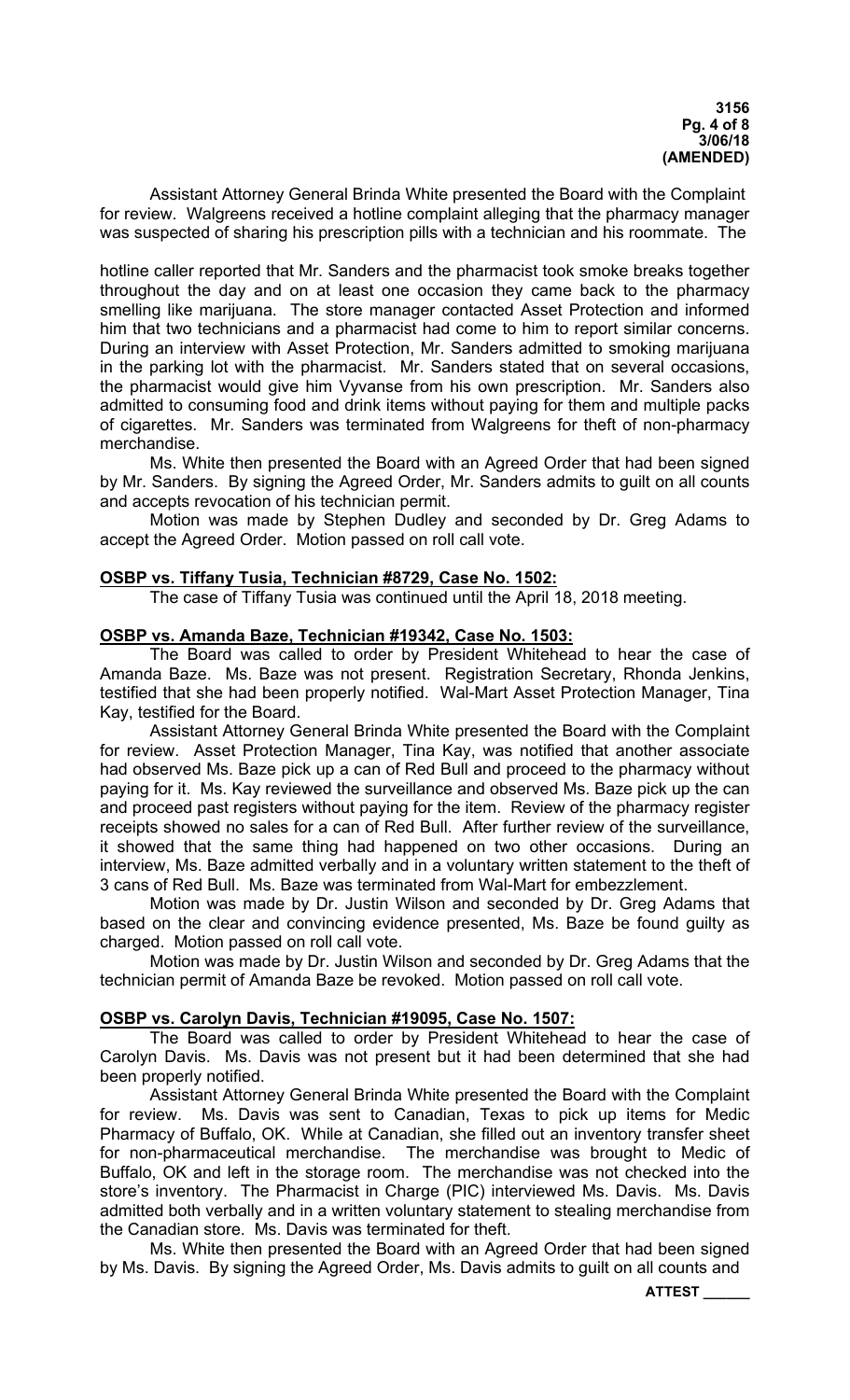accepts revocation of her technician permit.

 Motion was made by Dr. Justin Wilson and seconded by Dr. Mark St. Cyr to accept the Agreed Order. Motion passed on roll call vote.

#### **Board hears request from NAPLEX applicant, Jeremy Benson:**

 The Board was called to order by President Whitehead to hear the request of Jeremy Benson. Mr. Benson had taken and failed the NAPLEX 3 times and was requesting that the Board allow him a 4<sup>th</sup> attempt.

 After a brief discussion with Mr. Benson, a motion was made by Dr. Jim Spoon and seconded by Stephen Dudley to allow Mr. Benson to take the NAPLEX the maximum amount of times if necessary. Motion passed on roll call vote.

#### **OSBP vs. Blanchard Drug & Gifts, #47-3971, Case No. 1516:**

 The Board was called to order by President Whitehead to hear the case of Blanchard Drug & Gifts. PIC and owner, Lisa Standridge, was present along with her attorney.

 Assistant Attorney General Brinda White presented the Board with the Complaint for review. Blanchard Drug & Gifts was charged with multiple violations of state and federal regulations and rules including misfilling a prescription in a manner that departs from the standards of care ordinarily exercised by a registrant with proof of actual injury not having to be established. At this time, Stephen Dudley recused himself from the case.

 Ms. White then presented the Board with an Agreed Order. If the Board accepts the Agreed Order, Blanchard Drug & Gifts would agree to the following: Blanchard Drug & Gifts neither admits nor denies guilt on all six (6) counts. The pharmacy would agree to probation of its license for three (3) years until March 6, 2021. The pharmacy agrees to pay a fine of \$2000.00 per count for a total fine of \$12,000.00 which is due March 6, 2018. All of the part-time employees shall have documented training on the software used by Blanchard Drug & Gifts prior to working for them. The pharmacy shall implement and enforce a policy that every refusal to refill a script shall be reviewed by a pharmacist before this refusal is communicated to the patient.

 Motion was made by Dr. Jim Spoon and by Dr. Greg Adams to accept the Agreed Order. Motion passed on roll call vote.

### **OSBP vs. Armando Burchett-Zuniga, D.Ph. #12719, Case No. 1517:**

 The Board was called to order by President Whitehead to hear the case of Armando Burchett-Zuniga. Mr. Burchett-Zuniga was present and chose to appear without Counsel.

 Assistant Attorney General Brinda White presented the Board with the Complaint for review. Mr. Burchett-Zuniga was charged with multiple violations of state and federal regulations and rules including misfilling a prescription in a manner that departs from the standards of care ordinarily exercised by a pharmacist with proof of actual injury not having to be established. At this time, Stephen Dudley recused himself from the case.

 Ms. White then presented the Board with an Agreed Order. If the Board accepts the Agreed Order, Mr. Burchett-Zuniga would agree to the following: Mr. Burchett-Zuniga neither admits nor denies guilt on all four (4) counts. <mark>He would agree to a one</mark> (1) year probation of his license until March 6, 2019. Mr. Burchett-Zuniga would agree to pay a fine of \$1250.00 per count for a total fine of \$5,000.00 which shall be paid by August 6, 2018. Mr. Burchett-Zuniga shall have documented training on the retail software used by a pharmacy prior to working at that pharmacy as the only pharmacist. Mr. Burchett-Zuniga would agree to attend a one-day (8 hour) law seminar in addition to the required fifteen (15) hours of CE during the calendar years of 2018 and 2019 for a total of twenty-three (23) hours of CE during these calendar years. All 15 hours of required CE that Mr. Burchett-Zuniga must have to renew his license shall be live during the calendar years of 2018 and 2019.

 Motion was made by Dr. Mark St. Cyr and seconded by Dr. Jim Spoon to accept the agreed order. Motion passed on roll call vote.

**ATTEST \_\_\_\_\_\_**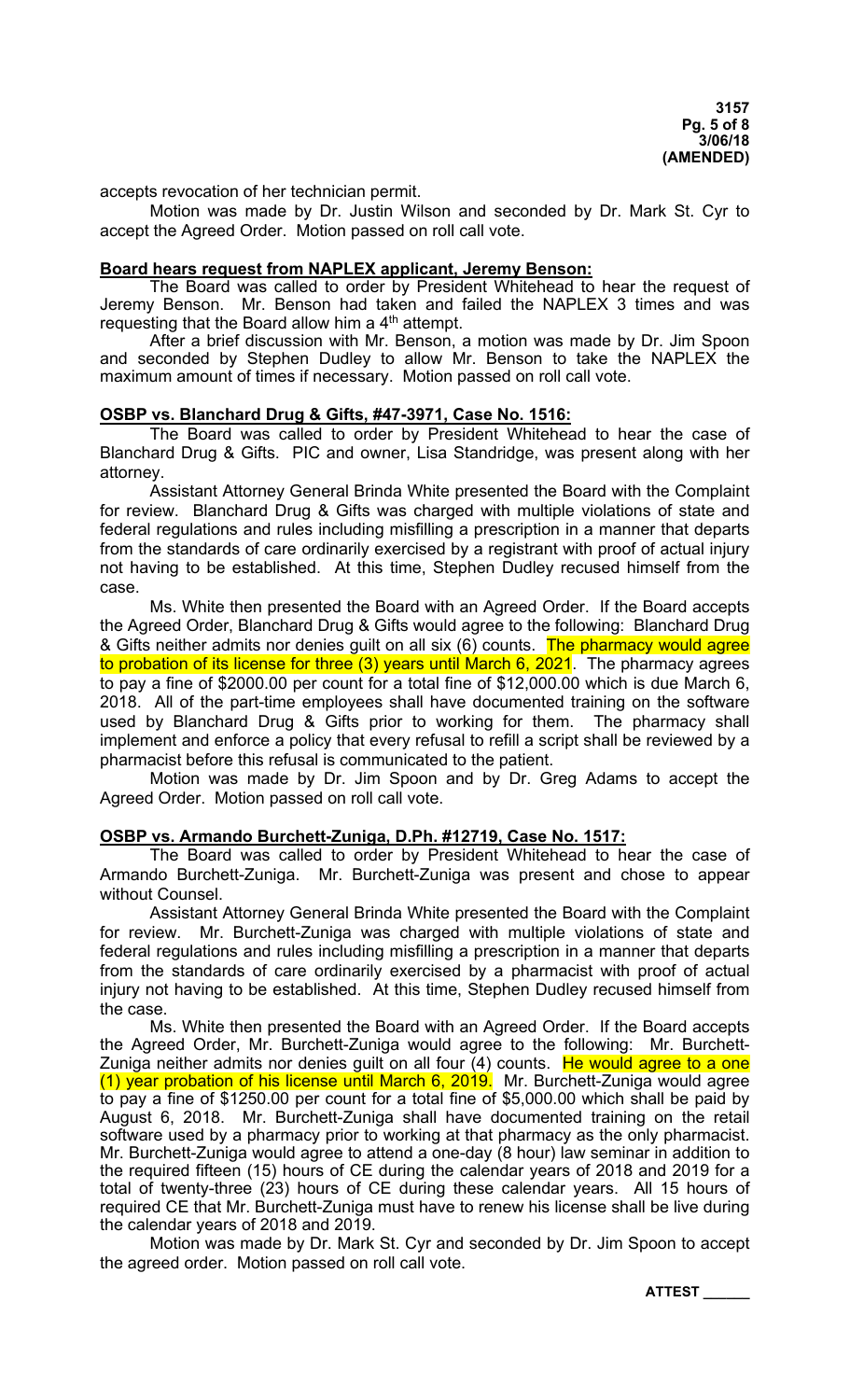### **OSBP vs. Jerry Williams, D.Ph. #11793, Case No. 1500:**

 The Board was called to order by President Whitehead to hear the case of Jerry Williams. Mr. Williams was present with his attorney.

Assistant Attorney General Brinda White presented the Board with the Complaint

for review. Mr. Williams was charged with multiple violations of state and federal regulations and rules including dispensing outdated prescription drugs.

 Ms. White then presented the Board with an Agreed Order. If the Board accepts the Agreed Order, Mr. Williams would agree to the following: Mr. Williams neither admits nor denies guilt on all five (5) counts. Mr. Williams would agree to pay a fine of \$500.00 per count on Counts 1 and 2 for a total fine of \$1000.00 which is due on March 6, 2018. Mr. Williams would agree to attend a one-day (8 hour) law seminar in addition to the required fifteen (15) hours of CE during the calendar year of 2018 for a total of twenty-three (23) hours of CE during this calendar year. 12 of the 15 hours of required CE that Mr. Williams must have to renew his license shall be live during the calendar year of 2018 with the exception of the 3 hours of CE which he has already completed for 2018.

 Motion was made by Dr. Justin Wilson and seconded by Dr. Mark St. Cyr to accept the agreed order. Motion passed on roll call vote.

### **OSBP vs. Gary Young, D.Ph. #8360, Case No. 1511:**

 The Board was called to order by President Whitehead to hear the case of Gary Young. Mr. Young was not present. Registration Secretary, Rhonda Jenkins, testified that he had been properly notified. Compliance Officer, Melissa Reichert, and Oklahoma Pharmacist Helping Pharmacist Director (OPHP), Kevin Rich, both testified for the Board.

 Assistant Attorney General Brinda White presented the Board with the Complaint for review. Mr. Young was charged with multiple violations of state and federal regulations and rules including making or filing a report or record that the registrant knows or should have known to be false, intentionally or negligently failing to file a report or record required by federal, state or local laws or rules, willfully impeding or obstructing such filing, or inducing another person to violate this rule.

 Motion was made by Dr. Jim Spoon and seconded by Stephen Dudley that based on the evidence presented, Mr. Young be found guilty as charged. Motion passed on roll call vote.

 Motion was made by Dr. Justin Wilson and seconded by Dr. Jim Spoon that Mr. Young's license be placed on indefinite suspension and he be fined \$2,000.00 per count for a total of \$12,000.00. The fine will become due upon the filing of any request by Mr. Young with the Board to ask that his license be placed on probation. Motion passed on roll call vote with Stephen Dudley voting "No".

## **OSBP vs. William David Roberson, D.Ph. #16092, Case No. 1504:**

 The Board was called to order by President Whitehead to hear the case of William David Roberson. Mr. Roberson was present and chose to appear without Counsel.

 Assistant Attorney General Brinda White presented the Board with the Complaint for review. Mr. Roberson was charged with multiple violations of state and federal regulations and rules including knowingly or intentionally possessing a controlled dangerous substance which was not obtained directly or pursuant to a valid prescription or order from a practitioner, while acting in the course of his professional practice.

 Ms. White then presented the Board with an Agreed Order. If the Board accepts the Agreed Order, Mr. Roberson would agree to the following: Mr. Roberson neither admits nor denies guilt on all five (5) counts. Mr. Roberson's license would be suspended for ten (10) years until March 6, 2028. The suspension is stayed and would be placed on probation for ten (10) years until March 6, 2028. Mr. Roberson would agree to enter into and abide by a ten-year contract with OPHP. He is to notify all future employers that he has entered into a contract with OPHP. Mr. Roberson would agree to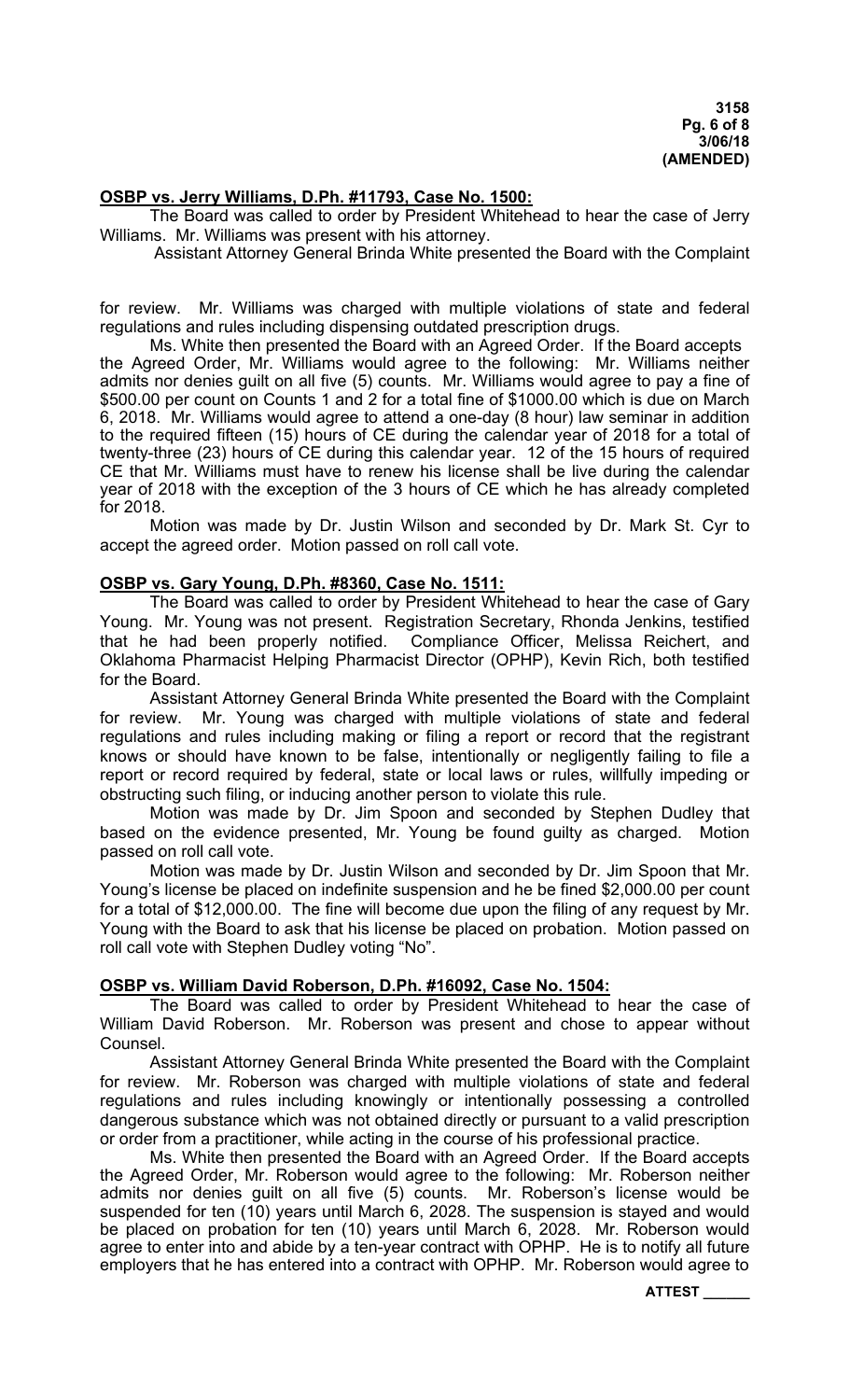attend a one-day (8 hour) law seminar in addition to the required fifteen (15) hours of CE during the calendar years of 2018 and 2019 for a total of twenty-three (23) hours of CE during these calendar years. All 15 hours of required CE that Mr. Roberson must have to renew his license shall be live during the calendar years of 2018 and 2019.

 Motion was made by Dr. Jim Spoon and seconded by Dr. Mark St. Cyr to accept the agreed order. Motion passed on roll call vote.

### **OSBP vs. Pejman Yazdani, D.Ph. #16521, Case No. 1505:**

 The Board was called to order by President Whitehead to hear the case of Pejman Yazdani. Mr. Yazdani was not present. Registration Secretary, Rhonda

Jenkins, testified that he had been properly notified. Compliance Officer, Melissa Reichert, and Walgreens Asset Protection Manager, Mike Shaeffer, both testified for the Board.

 Assistant Attorney General Brinda White presented the Board with the Complaint for review. Mr. Yazdani was charged with multiple violations of state and federal regulations and rules including failing to make the health and safety of patients the registrant's first consideration.

 Motion was made by Dr. Jim Spoon and seconded by Stephen Dudley that based on the evidence presented, Mr. Yazdani be found guilty as charged. Motion passed on roll call vote.

 Motion was made by Dr. Jim Spoon and seconded by Dr. Justin Wilson that Mr. Yazdani's license be placed on indefinite suspension and he be fined \$3,000.00 per count for a total of \$27, 000.00. The fine will become due upon the filing of any request by Mr. Yazdani with the Board to ask that his license be placed on probation. Motion passed on roll call vote with Stephen Dudley voting "No".

# **OSBP vs. Abdul-Rahman Al-Jarrah, D.Ph. #16780, Case No. 1508:**

 The Board was called to order by President Whitehead to hear the case of Abdul-Rahman Al-Jarrah. Mr. Al-Jarrah was present and chose to appear without Counsel.

 Assistant Attorney General Brinda White presented the Board with the Complaint for review. Mr. Al-Jarrah was charged with multiple violations of state and federal regulations and rules including abusing alcohol or habit forming drugs, or using an illegal controlled dangerous substance (CDS) drug, or testing positive for such illegal substance or its metabolite.

 Ms. White then presented the Board with an Agreed Order. If the Board accepts the Agreed Order, Mr. Al-Jarrah would agree to the following: Mr. Al-Jarrah neither admits nor denies guilt on all four (4) counts. Mr. Al-Jarrah's license would be suspended for ten (10) years until March 6, 2028. He may petition the Board and request that the suspension be stayed and that his license be placed on probation upon proof of the following: a fit for duty evaluation, a finding that Mr. Al-Jarrah is fit for duty by an OPHP approved provider; and a recommendation by OPHP that Mr. Al-Jarrah be placed on probation. Probation may be granted at the Board's discretion upon a showing that he has been found fit-for-duty and that resuming to practice would not put the public at risk. Mr. Al-Jarrah would agree to enter into and abide by a ten-year contract with OPHP. He is to notify all future employers that he has entered into a contract with OPHP. Mr. Al-Jarrah would agree to attend a one-day (8 hour) law seminar in addition to the required fifteen (15) hours of CE during the calendar years of 2018 and 2019 for a total of twenty-three (23) hours of CE during these calendar years. All 15 hours of required CE that Mr. Roberson must have to renew his license shall be live during the calendar years of 2018 and 2019.

 Motion was made by Dr. Jim Spoon and seconded by Dr. Mark St. Cyr to accept the agreed order. Motion passed on roll call vote.

## **OSBP vs. David Branscum, D.Ph. #17352, Case No. 1514:**

The case of David Branscum was continued until the April 18, 2018 meeting.

#### **OSBP vs. Shane Branden Leu, D.Ph. #12317, Case No. 1508:**

The Board was called to order by President Whitehead to hear the case of Shane